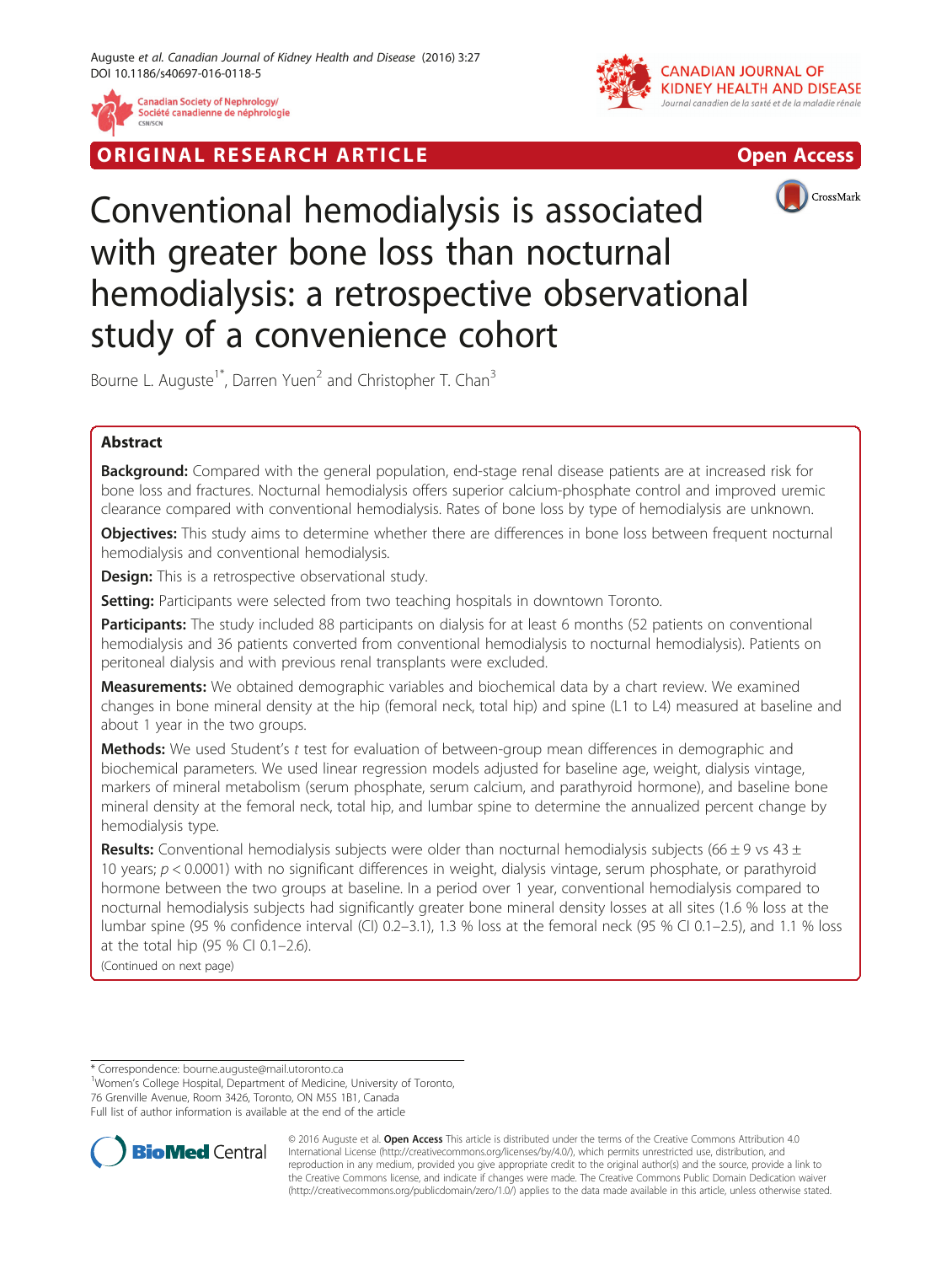# (Continued from previous page)

Limitations: Some limitations to this study are the lack of medication administration history, short duration (~1 year), and small sample sizes.

**Conclusions:** This is the first study comparing bone density between hemodialysis modalities. Our study demonstrates that bone loss is less in nocturnal hemodialysis compared to that in conventional hemodialysis which may result in less fractures. Larger observational studies are ultimately needed to confirm preliminary findings from our study.

Keywords: Nocturnal home hemodialysis, Conventional hemodialysis, Bone mineral density, DXA, Calcium, Phosphate, Parathyroid hormone

# Abrégé

Mise en contexte: Les patients qui souffrent d'insuffisance rénale terminale sont plus sujets à la perte de masse osseuse et aux fractures que la population en général. L'hémodialyse nocturne permet une meilleure régulation du phosphate de calcium et améliore la clairance de l'urée par rapport à l'hémodialyse traditionnelle. Néanmoins, le taux de perte de masse osseuse selon le type d'hémodialyse pratiqué demeure indéterminé.

Objectifs de l'étude: Cette étude avait pour but de vérifier s'il existe effectivement des différences dans les taux de perte osseuse selon le type d'hémodialyse pratiqué (hémodialyse nocturne ou hémodialyse traditionnelle).

Cadre et type d'étude: Il s'agit d'une étude rétrospective par observation qui s'est tenue dans deux centres hospitaliers universitaires du centre-ville de Toronto.

Participants: Au total, 88 participants ont été sélectionnés parmi les patients qui recevaient des traitements d'hémodialyse depuis au moins six mois dans ces deux centres hospitaliers. De ce nombre, 52 ont poursuivi leur traitement par hémodialyse traditionnelle alors que les 36 autres sont passés de l'hémodialyse traditionnelle à l'hémodialyse nocturne. Les patients en hémodialyse péritonéale ou ayant subi une transplantation rénale par le passé ont été exclus de l'étude.

Mesures: La consultation des dossiers médicaux a permis d'obtenir les variables démographiques ainsi que les données biochimiques des participants. L'analyse des variations dans la densité minérale osseuse (DMO), mesurée à la hanche (col du fémur et hanche totale) et à la colonne lombaire (L1 à L4), a été effectuée au début de l'étude et environ un an plus tard, pour chacun des groupes de patients.

Méthodologie: Le test T de Student a été utilisé pour l'évaluation des différences de moyennes pour les paramètres démographiques et biochimiques entre les deux groupes de patients. Nous avons employé les mesures initiales de DMO au col du fémur, à la hanche totale et à la colonne lombaire pour déterminer la variation annualisée du pourcentage de perte osseuse. Des modèles de régression linéaire adaptés pour tenir compte des paramètres initiaux des patients tels que l'âge, le poids, l'historique de dialyse et les marqueurs du métabolisme minéral (phosphate sérique, calcium sérique et hormone parathyroïdienne) ont été utilisés pour procéder à l'analyse.

Résultats: Les sujets traités par hémodialyse traditionnelle avaient un âge médian plus élevé que ceux sous hémodialyse nocturne (66 ± 9 ans contre 43 ± 10 ans ; p < 0,000 1). Toutefois, les deux groupes de patients ne présentaient pas de différences significatives au niveau du poids, de l'historique de dialyse, du taux de phosphate sérique ni de l'hormone parathyroïdienne au début de l'étude. Sur une période d'un peu plus d'un an, les sujets sous hémodialyse traditionnelle présentaient des taux de perte osseuse supérieurs pour tous les sites de mesure. La perte osseuse se chiffrait à 1,6 % au niveau de la colonne lombaire (intervalle de confiance [IC] à 95 % entre 0,2 et 3,1), à 1,3 % au col du fémur (IC à 95 % entre 0,1 et 2,5) et à 0,7 % à la hanche totale (IC à 95 % entre 0,1 et 2,6) par rapport aux valeurs mesurées chez les patients pratiquant l'hémodialyse nocturne.

Limites de l'étude: L'absence d'historique sur l'administration de médicaments, la courte durée de l'étude (environ un an) ainsi que la taille restreinte des échantillons de patients limitent la portée de cette étude. (Continued on next page)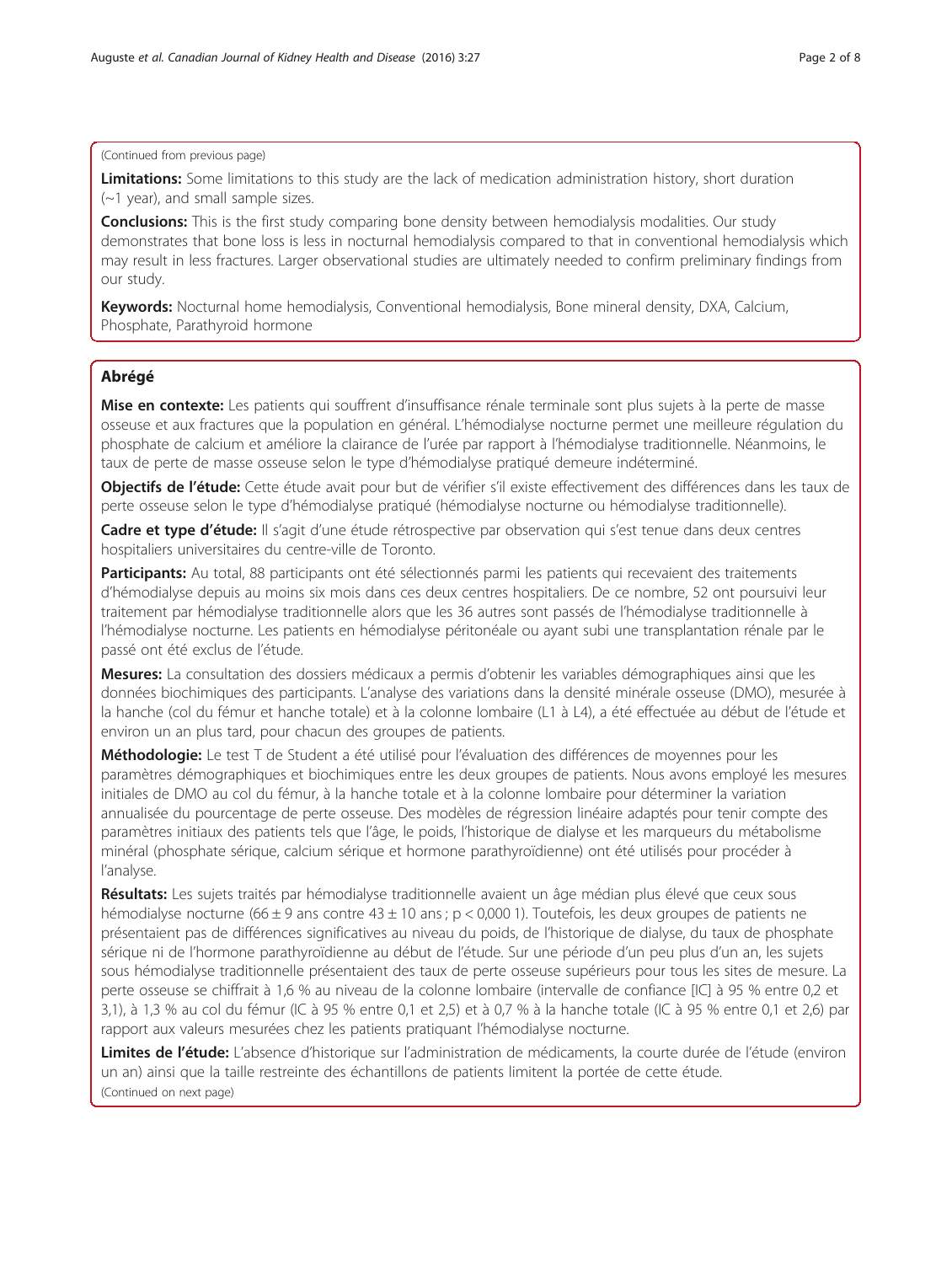# (Continued from previous page)

Conclusions: Il s'agit de la première étude à comparer les taux de perte osseuse selon le type d'hémodialyse pratiqué. Notre étude démontre que l'hémodialyse nocturne préserve davantage la DMO que l'hémodialyse traditionnelle, et pourrait incidemment entraîner une réduction du risque de fractures. La réalisation d'études par observation à plus grande échelle serait nécessaire pour confirmer les résultats préliminaires obtenus lors de la présente étude.

# What was known before

There is a paucity of literature on the effects that different modalities of hemodialysis have on bone integrity.

# What this adds

Although this is a relatively small study with some limitations, it provides some preliminary data that suggests that the rate of bone loss is less in a modality of dialysis with better calcium-phosphate balance than frequent nocturnal hemodialysis. Larger follow-up studies would be the key in guiding future research in an area where our understanding of the long-term effects of dialysis on bone homeostasis is limited.

## Background

End-stage renal disease (ESRD) is associated with a three- to fourfold increase in hip fracture risk [[1, 2\]](#page-6-0), and fractures are associated with a twofold increased risk of death [\[3](#page-6-0)]. Fractures are also related to increased morbidity such that 10 % of patients after hip fracture are functionally disabled and another 19 % require long-term institutionalization in the USA. Fracture-related costs were estimated to be \$US 16.9 billion in 2005 and are expected to rise to \$US 25.3 billion in 2025 [[4](#page-6-0)]. For example, direct fracture-associated medical costs in a study of American Medicare ESRD patients ranged between \$14,475 and \$20,810 per fracture event [[5\]](#page-6-0).

In otherwise healthy men and women, fracture risk can be evaluated by bone mineral density (BMD) testing using dual energy X-ray absorptiometry (DXA) [[6\]](#page-6-0). In contrast, fracture risk assessment in the ESRD population has been difficult, in part due to underlying metabolic bone disease (MBD). Additionally, the 2009 KDIGO Guidelines does not recommend routine BMD testing because initial cross-sectional studies suggested that BMD did not predict fracture risk as it does in the general population, nor does it predict the type of renal osteodystrophy in patients with CKD stages 3–5 (level 2B evidence) [\[5\]](#page-6-0).

However, longitudinal data suggests that low BMD predicts fracture, and cross-sectional meta-analytic data confirms that BMD is low in those with CKD and fracture [[7](#page-6-0)–[9](#page-6-0)]. Iimori and colleagues also revealed in a recent longitudinal study that low BMD at the total hip, femoral neck, and distal one third of the radius in stage 5D CKD patients was able to predict fracture risk [[7](#page-6-0)]. KDIGO convened a Controversies Conference in October of 2013 to review the recent CKD-MBD literature since the publication of the 2009 recommendations. The working group believed that recommendations about routine BMD testing in CKD patients should be revisited in future guidelines given data from recent meta-analytic and prospective studies [\[10](#page-6-0)].

Furthermore, the rates of bone loss by hemodialysis type are unknown. Home nocturnal hemodialysis (HD) is a novel form of renal replacement therapy that delivers an increased dialysis dose and offers multiple clinical advantages over conventional HD, including the ability to normalize serum phosphate and improve uremic clearance [\[10](#page-6-0)–[12\]](#page-6-0). This form of renal replacement therapy occurs while a patient sleeps for five to six nights per week with each session lasting 8–10 h. Given the ability of nocturnal HD to improve phosphate control and uremic clearance, we hypothesized that nocturnal HD use would be associated with less BMD loss than HD over a 1-year time period.

# **Methods**

## Screening and selection procedures

Our retrospective convenience cohort study included incident and prevalent patients enrolled in the nocturnal HD program of the Toronto General Hospital between 1999 and 2005 and prevalent patients enrolled in the conventional HD program at St. Michael's Hospital between 1999 and 2005 for more than 6 months. We obtained research and ethics board approval for this study. To be included in our study, patients had to have had two BMD scans separated by at least 8 months and no greater than 14 months apart. In this retrospective convenience sample, we defined study enrollment as the date of the first BMD scan and collected demographic (age at enrollment, gender, weight, cause of ESRD, and dialysis vintage) and biochemical (predialysis plasmacorrected total calcium, phosphate, and parathyroid hormone levels) data. We also recorded biochemical data at 1 year after initial study enrollment. Study patients had BMD scans by a Lunar DXA machine (Lunar Corp, Madison, WI). The patients completed BMD scans for the total hip, the femoral neck, and the lumbar spine in the frontal plane between levels L1 and L4 and were not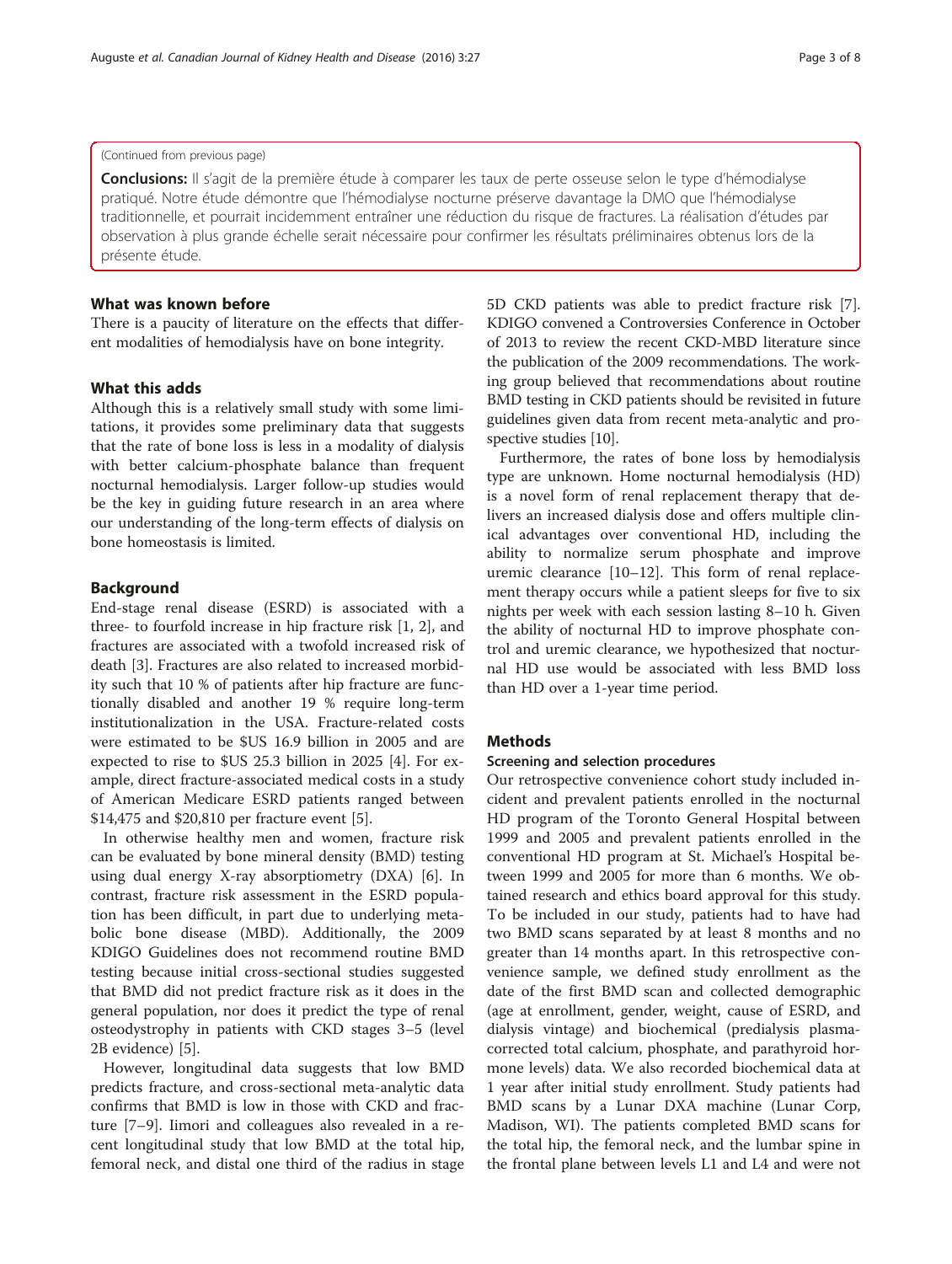<span id="page-3-0"></span>blinded to dialytic modality. The patients with previous renal transplants and those requiring peritoneal dialytic therapy were excluded from this study.

# Dialysis prescriptions

We performed conventional HD using F80 polysulfone dialyzers (Fresenius Medical Care, Lexington, MA, USA). The dialysate composition was as follows: Na<sup>+</sup> 140 mM, K<sup>+</sup> 1–3 mM, Ca<sup>2+</sup> 1.25–1.5 mM, and HCO3<sup>-</sup> 40 mM. A blood flow rate  $(Q_B)$  of 400 mL/min and a dialysate flow rate  $(Q_D)$  of 500–750 mL/min were used.

We used either the F80 dialyzers or Polyflux 170 dialyzers (Gambro Inc, Lund, Sweden) for nocturnal HD. The dialysate composition was similar to that used in conventional HD, but often required phosphate supplementation to maintain normal plasma phosphate levels. We used a  $Q_B$  of 200–300 mL/min and a  $Q_D$  of 350 mL/min. For both conventional HD and nocturnal HD, vascular access was achieved through a long-term internal jugular catheter, an arterio-venous fistula, or an arterio-venous graft.

## Statistical analysis

We used Student's t test for evaluation of betweengroup mean differences in demographic and biochemical parameters. Descriptive analyses are presented as mean ± standard deviation. Multiple linear regression models were used to adjust for effects of confounding variables. We identified and adjusted for confounding variables with known risk factors for low BMD and fracture. All statistical tests were performed using the SAS statistical package (SAS). All statistical tests were two tailed, and a  $p$  value <0.05 was considered significant.

#### Results

We identified a total of 88 (52 conventional HD and 36 nocturnal HD) patients in this study (Table 1). Conventional HD patients were older than nocturnal HD subjects (66  $\pm$  9 vs 43  $\pm$  10 years;  $p < 0.0001$ ). We found no significant differences in gender distribution, weight, or dialysis vintage. Although some relevant past medical history was not readily available in some chart reviews, we were able to highlight that there were no major differences in hypertension and vascular disease between the groups from what was available.

At baseline, the conventional HD patients had a lower serum calcium level  $(2.28 \pm 0.19 \text{ vs } 2.42 \pm 1)$ 0.20 mM;  $p = 0.007$ ) compared to the nocturnal HD patients. There were no significant differences in baseline predialysis serum phosphate or parathyroid hormone levels. Serum phosphate levels decreased significantly in the nocturnal HD group from  $1.58 \pm$ 0.59 mM to  $1.15 \pm 0.37$  mM ( $p = 0.001$ ), whereas phosphate levels remained elevated and unchanged in the

|                       | <b>Table 1</b> Baseline demographic data for conventional HD and |  |  |
|-----------------------|------------------------------------------------------------------|--|--|
| nocturnal HD patients |                                                                  |  |  |

|                            | Conventional HD | Nocturnal HD |
|----------------------------|-----------------|--------------|
| N                          | 52              | 36           |
| Age (years)                | $66 \pm 9$      | $43 \pm 10$  |
| Cause of ESRD              |                 |              |
| <b>Diabetes</b>            | 32 %            | 11 %         |
| Glomerulopathy             | 21 %            | 36 %         |
| Hypertension               | 10 %            | 2 %          |
| <b>PCKD</b>                | 8 %             | 14 %         |
| Renovascular               | 10 %            |              |
| <b>TMA</b>                 |                 | 14 %         |
| Unknown                    | 10 %            | 9%           |
| Comorbidities <sup>a</sup> |                 |              |
| Diabetes                   | 32 %            | 11 %         |
| <b>HTN</b>                 | 32 %            | 28 %         |
| Vascular disease           | 15 %            | 17 %         |
| % male                     | 71 %            | 58 %         |
| Weight (kg)                | $73 \pm 15$     | $73 \pm 16$  |
| Dialysis vintage (months)  | $47 \pm 30$     | $52 \pm 66$  |

Abbreviations: HTN hypertension, PCKD polycystic kidney disease, TMA thrombotic microangiopathy

<sup>a</sup>Comorbidities identified in a chart review for patients at time of enrollment in the study

conventional HD group after 1 year. There were no other significant changes in markers of mineral metabolism (Table [2](#page-4-0)).

## Bone mineral density

The intervals between the bone mineral density (BMD) scans for each group ranged from 8–14 months with means of  $11.9 \pm 1.2$  months and  $11.6 \pm 0.9$  months for nocturnal and conventional HD groups, respectively. The BMD change between the conventional HD and nocturnal HD groups over a 1-year period shows no significant differences at the three measured sites (Table [3](#page-5-0)). After adjustment for baseline age, weight, dialysis vintage, BMD, and markers of mineral metabolism (total corrected calcium, phosphate, and parathyroid hormone), the rate of decline in BMD was significantly greater in the conventional HD group compared with that in the nocturnal HD group at the total hip, the femoral neck, and the lumbar spine ( $p < 0.05$ , Table [3](#page-5-0)).

# **Discussion**

This study is the first, to our knowledge, to compare the BMD changes between HD and nocturnal HD patients. Our results revealed that bone loss is reduced in nocturnal HD patients over 1 year, possibly conferring lower fracture risk in nocturnal HD. These findings are possibly explained by the lower phosphate levels, reduced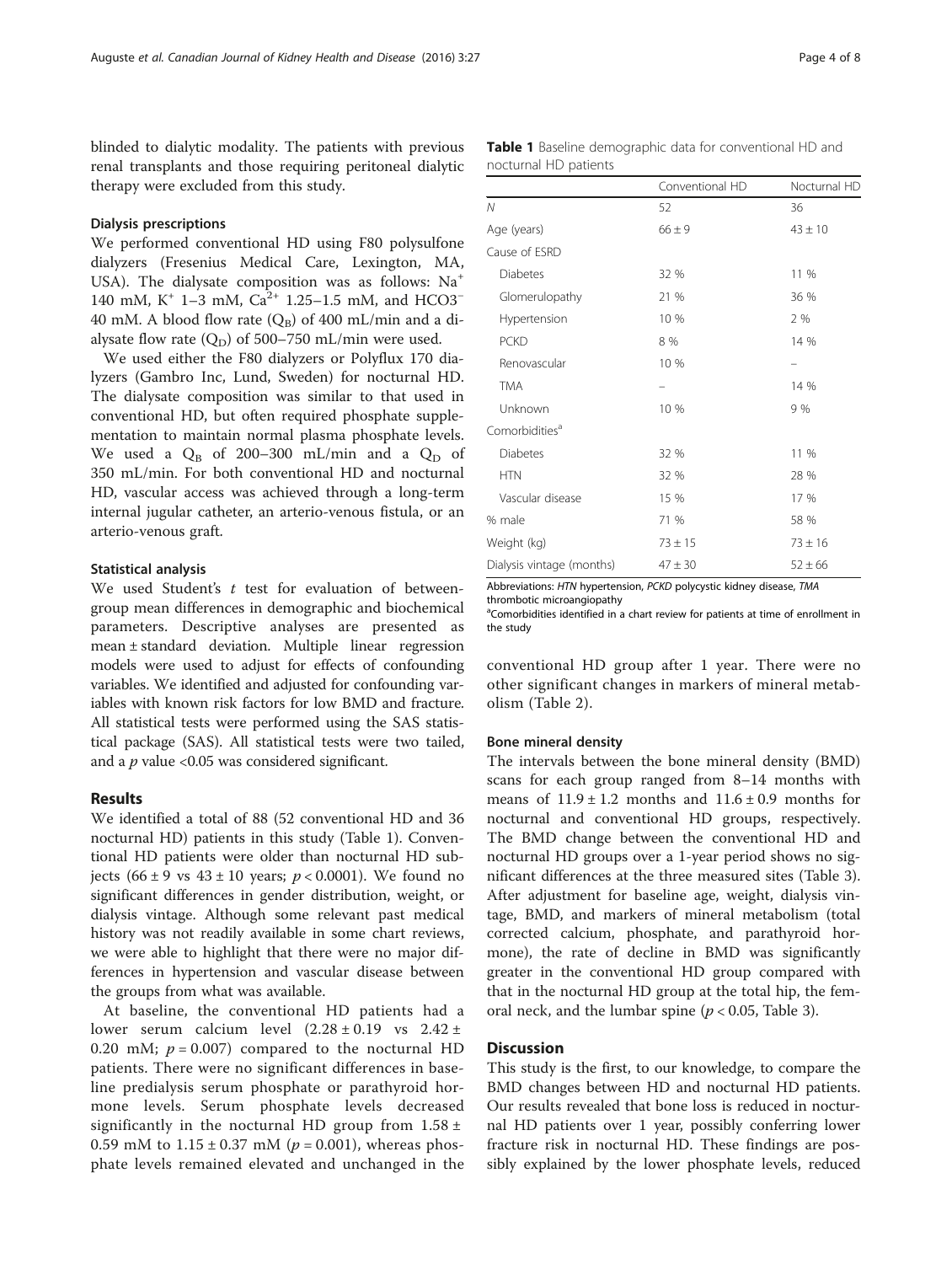|                          | Baseline        |                   | vear            |                              |  |
|--------------------------|-----------------|-------------------|-----------------|------------------------------|--|
|                          | Conventional    | Nocturnal         | Conventional    | Nocturnal                    |  |
| Calcium (mM)             | $2.28 \pm 0.19$ | $2.42 \pm 0.20$ t | $2.29 \pm 0.21$ | $2.42 \pm 0.20$              |  |
| Phosphorus (mM)          | $1.50 + 0.43$   | $.58 + 0.59$      | $1.54 + 0.42$   | $1.15 \pm 0.37$ <sup>*</sup> |  |
| Parathyroid hormone (pM) | $42 + 42$       | $40 + 52$         | $42 + 43$       | $42 + 82$                    |  |

<span id="page-4-0"></span>Table 2 Baseline and 1-year follow-up predialysis biochemical data

 $+p = 0.007$  compared with CHD at baseline

 $\mp p$  < 0.05 compared with CHD at 1 year follow-up

 $*p$  < 0.01 compared with NHD at baseline

Predialysis represents lab investigations on the day of dialysis before a dialysis session

calcium-phosphate product, and improved uremic clearance that occurs in nocturnal HD [\[12](#page-6-0)–[14\]](#page-6-0).

Hyperphosphatemia is a stimulus for parathyroid gland hyperplasia and consequently secondary hyperparathyroidism, causing high turnover bone disease [[15](#page-6-0), [16\]](#page-6-0). Several, but not all, reports have suggested an association between high circulating parathyroid hormone levels and increased fracture risk [[5](#page-6-0), [17](#page-6-0)]. Furthermore, a recent randomized control trial showed that there was a significant reduction in serum phosphate levels in nocturnal HD patients compared to those in conventional HD [\[16\]](#page-6-0). We also observed statistically significant reductions in phosphate levels within the nocturnal HD group after 1 year and compared to our conventional HD group (Table 2). This reduction and even normalization of phosphate may explain the attenuated BMD loss that we observed after 1 year in the nocturnal HD patients.

Nocturnal HD is a novel dialytic modality that offers enhanced uremic clearance through an increase in dialysis frequency and duration. It is well known that larger molecules with increased charge require a longer time to achieve effective clearance due to the selectivity of the dialysis membrane and binding to other proteins. Growing evidence has suggested that phosphate plays an important role as a uremic toxin, possibly potentiating fracture risk [\[17](#page-6-0)]. Therefore, it is conceivable that through improved clearance of uremic toxins in nocturnal HD, bone loss and potential fracture risk are reduced.

As it pertains to hyperparathyroidism, our study did not demonstrate any change in mean plasma PTH levels but still demonstrated a significant attenuation in BMD loss in the nocturnal HD cohort. Yuen et al. [[11\]](#page-6-0) demonstrated that nocturnal HD lowers parathyroid hormone levels significantly. Walsh and colleagues also showed a reduction in PTH levels in a recent randomized controlled trial but with no significant differences between nocturnal HD and conventional HD patients [[14](#page-6-0)]. The lack of differences in these results including ours may likely be due to dialysis vintage and that modest reductions in phosphate do not alter PTH levels given the progressive nature of moderate and severe secondary hyperparathyroidism. It also supports the belief that other mechanisms may be contributing to bone loss in these patients.

Our unadjusted univariate analysis showed no significant differences in the BMD loss over 1 year between the groups. However, when we adjusted for factors that could contribute to bone loss, conventional HD patients experienced a significantly greater decline in BMD than nocturnal HD patients at the femoral neck, total hip, and lumbar spine as assessed by DXA (Table [3\)](#page-5-0). Although we found no significant differences between PTH levels, we included them in our multivariate analysis as a recent longitudinal study showed HD patients with low or high PTH had higher fracture risk [[8](#page-6-0)].

This study has some limitations. Firstly, it was a retrospective convenience sample and as a result we could not match the nocturnal HD and conventional HD patients for certain confounding variables. We believe that the sampling method may have introduced biases since it was not an inception cohort and a convenience sample in that the study time began when patients had their first BMD scan. These could potentially both introduce biases with similar effects for both types of dialysis and not impacting overall findings.

To address this concern, we used linear regression models to adjust for factors that appear to influence bone fracture risk. We cannot guarantee, however, that our analysis completely adjusted for the effects of these and other potentially unidentified confounders such as physical activity. Additionally, the lack of information about medication administration in this study is a major limitation. Identifying differences in medication administration between the two groups would be important, particularly for agents that may influence BMD such as vitamin D, calcium, or non-calcium-based phosphate binders, cinacalcet, and bisphosphonates.

Despite the lack of differences in PTH values between the two groups, a clearer history and documentation in charts of previous parathyroidectomy surgery would have been useful and could be a potential confounder in our results.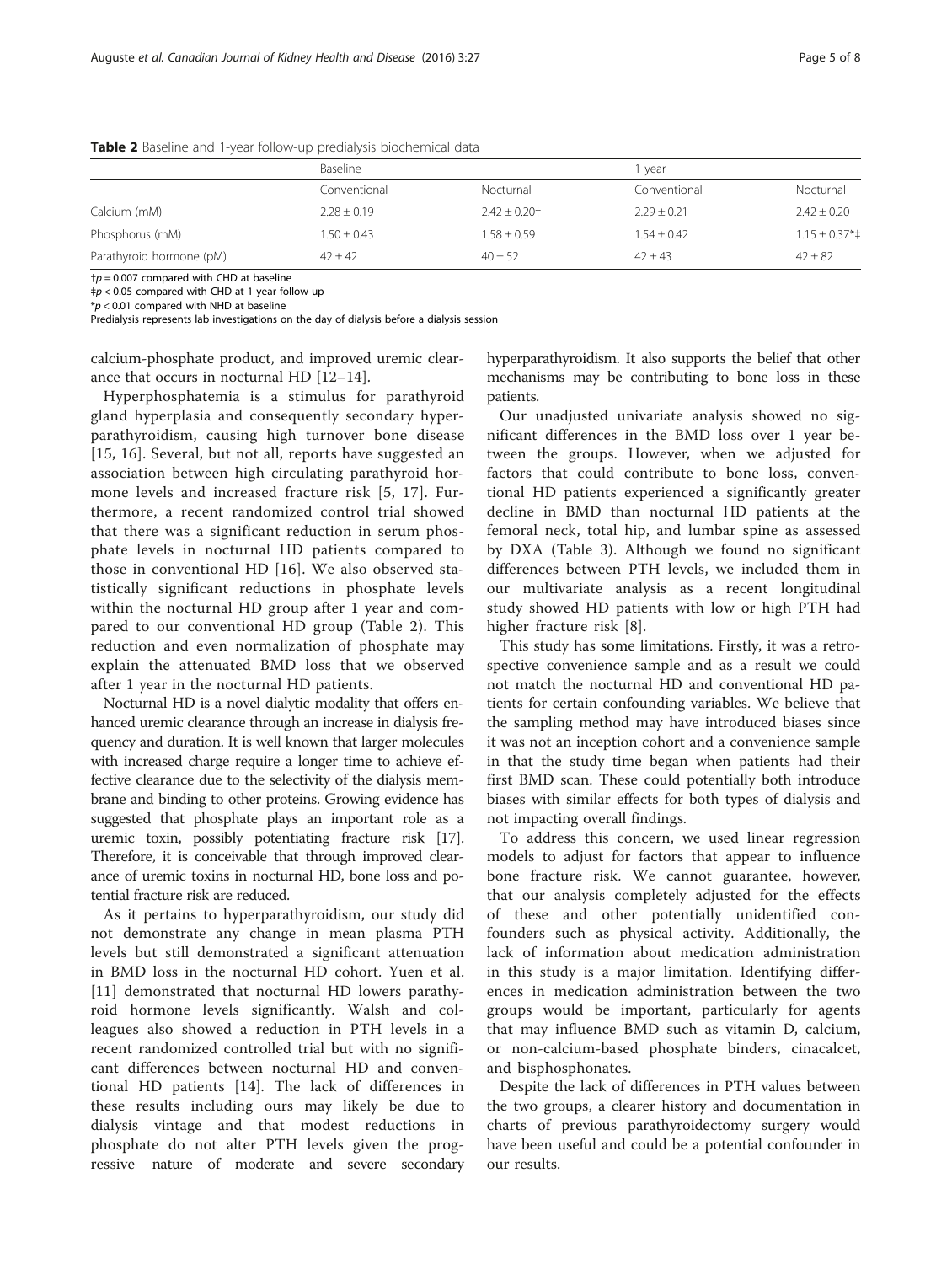<span id="page-5-0"></span>Table 3 Differences in BMD values (g/cm<sup>2</sup>) and % BMD loss over 1 year between the CHD and NHD groups

|                 | Baseline ( $q/cm2$ ) |                 | l year (g/cm <sup>2</sup> ) |                 | % loss (1 year vs baseline) |                   | p value BMD after 1 year |           | % greater BMD loss in conventional<br>HD after 1 year (95 % CI)* | $p$ value <sup>d</sup> |
|-----------------|----------------------|-----------------|-----------------------------|-----------------|-----------------------------|-------------------|--------------------------|-----------|------------------------------------------------------------------|------------------------|
| <b>BMD</b> site | Conventional         | Nocturnal       | Conventional                | Nocturnal       | Conventional                | Nocturnal         | Conventional             | Nocturnal |                                                                  |                        |
| L-spine         | $1.13 \pm 0.23$      | $0.93 \pm 0.12$ | $1.11 + 0.27$               | $0.92 \pm 0.23$ | $2.5\%$ (1.2–3.8)           | $1.0\%$ (0.1-1.9) | 0.685                    | 0.819     | $1.6$ $(0.2 - 3.1)$                                              | 0.02                   |
| Total hip       | $0.84 \pm 0.18$      | $0.92 \pm 0.15$ | $0.83 \pm 0.25$             | $0.91 \pm 0.17$ | $2.1\%$ (1.1–3.1)           | 1.0 % (0.2–1.8)   | 0.815                    | 0.792     | $1.1 + (0.1 - 2.6)$                                              | 0.03                   |
| Femoral neck    | $0.77 \pm 0.15$      | $0.76 \pm 0.14$ | $0.76 + 0.19$               | $0.75 \pm 0.19$ | $2.3\%$ (1.2–3.2)           | $1.0\%$ (0.2-1.8) | 0.766                    | 0.800     | $1.3 \pm (0.1 - 2.5)$                                            | 0.02                   |

 $+$ All values were statistically significantly lower than NHD patients ( $p$  < 0.05)

This analysis was adjusted for baseline age, weight, dialysis vintage, bone mineral density, and markers of mineral metabolism (predialysis total corrected calcium, phosphate, and parathyroid hormone)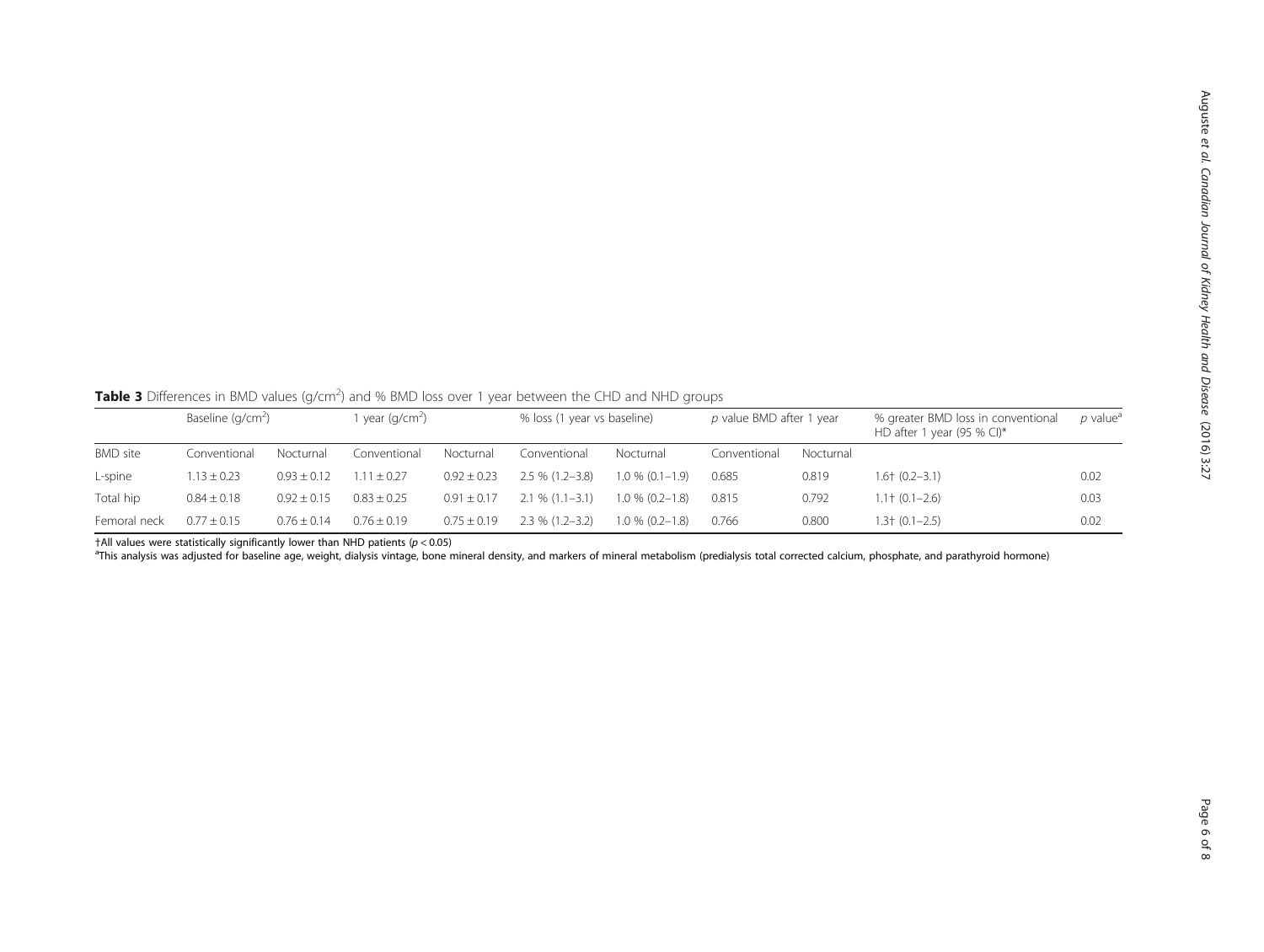<span id="page-6-0"></span>Furthermore, there are likely to be inherent differences between the conventional HD and nocturnal HD populations that can only be corrected for in randomized control trials. For example, we show differences in age and diabetes between the groups representing another significant limitation in this study (Table [1\)](#page-3-0). We did not adjust for diabetes in our multivariate analysis. Recent literature has shown that diabetes is often correlated with increased risk of fracture, but counterintuitively, it is usually characterized by normal or high BMD [[18\]](#page-7-0).

Although there were no notable differences in hypertension and vascular disease (Table [1\)](#page-3-0), a more readily available and comprehensive past medical history would have provided useful insight in terms of any significant differences in comorbidities between the two groups.

Ethnicity was not accounted for nor documented in the retrospective data obtained for this study which may have been an additional confounder. A recent systematic review suggested that persons of African descent have higher BMD values at baseline [[19\]](#page-7-0). Although we adjusted for the differences in age between the two groups, it is important to highlight that BMD is well known to decrease with age [\[20\]](#page-7-0). Additionally, due to the retrospective nature of this study and because standard clinical protocols only involved assessment of these three sites, we were not able to assess bone density at other relevant sites such as the radius. Recent data has shown that BMD at the radius is useful in predicting fracture risk in ESRD patients [8]. Despite this, quantitative histomorphometry rather than BMD is the preferred method for assessing bone integrity in patients with renal disease [[21\]](#page-7-0).

Finally, this study was of short duration (1 year), and involved a small cohort, which in turn limited our statistical power. Consequently, our results may have not fully captured the effects of conventional or home nocturnal HD on bone physiology and strength over a longer period of time.

## Conclusions

Our results in this study suggest that nocturnal HD is associated with less bone loss. We believe that the improved phosphate balance and enhanced uremic clearance observed in nocturnal HD patients plays a pivotal role in attenuated decline in BMD. Although we identified some drawbacks, this is the first study comparing bone density between HD modalities. Given the paucity of literature in this area, conducting larger observational studies along with assessing other variables that may influence BMD are required to confirm our preliminary findings.

#### Competing interests

The authors declare that they have no competing interests.

#### Authors' contributions

Each author has contributed equally in terms of content in the drafting and revision of this manuscript. All authors read and approved the final manuscript.

#### Author details

<sup>1</sup>Women's College Hospital, Department of Medicine, University of Toronto 76 Grenville Avenue, Room 3426, Toronto, ON M5S 1B1, Canada. <sup>2</sup>St Michael's Hospital, Division of Nephrology, University of Toronto, Toronto, Canada. <sup>3</sup> Division of Nephrology, Toronto General Hospital, University Health Network, University of Toronto, Toronto, Canada.

#### Received: 10 October 2015 Accepted: 19 April 2016 Published online: 01 June 2016

#### References

- 1. Alem A, Sherrard D, Gillen D, Weiss N, Beresford S, Heckbert S, et al. Increased risk of hip fracture among patients with end-stage renal disease. Kidney Int. 2000;58:396–9.
- 2. Mittalhenkle A, Gillen D, Stehman-Breen C, Increased risk of mortality associated with hip fracture in the dialysis population. Am J Kidney Dis. 2004;44:672–9.
- 3. Burge R, Dawson-Hughes B, Solomon D, Wong J, King A, Tosteson A. Incidence and economic burden of osteoporosis-related fractures in the United States, 2005-2025. J Bone Miner Res. 2006;22(3):465–75.
- 4. Danese M, Kim J, Doan Q, Dylan M, Griffiths R, Chertow G. PTH and the risks for hip, vertebral, and pelvic fractures among patients on dialysis. Am J Kidney Dis. 2006;47(1):149–56.
- 5. Kidney Disease: Improving Global Outcomes (KDIGO) CKD-MBD Work Group. KDIGO clinical practice guideline for the diagnosis, evaluation, prevention, and treatment of chronic kidney disease-mineral and bone disorder (CKD-MBD). Kidney Int Suppl. 2009;76:S1–S130.
- 6. Cummings SR, Black D. Bone mass measurements and risk of fracture in Caucasian women: a review of findings from prospective studies. Am J Med. 1995;98(Suppl 2A):S24–8.
- 7. Iimori S, Mori Y, Akita W, Kuyama T, Takada S, Asai T, et al. Diagnostic usefulness of bone mineral density and biochemical markers of bone turnover in predicting fracture in CKD stage 5D patients—a single-center cohort study. Nephrol Dial Transplant. 2011;27:345–51.
- 8. Bucur R, Panjwani D, Turner L, Rader T, West S, Jamal S. Low bone mineral density and fractures in stages 3-5 CKD: an updated systematic review and meta-analysis. Osteoporos Int. 2015;26(2):449–58.
- 9. Ketteler M, Elder G, Envenepoel P, Ix J, Jamal S, Lafage-Proust MH, et al. Revisiting KDIGO clinical practice guideline on chronic kidney diseasemineral and bone disorder: a commentary from a kidney disease: improving global outcomes controversies conference. Kidney Int. 2015;87:502–8.
- 10. Mucsi I, Hercz G, Uldall R, Ouwendyk M, Francoeur R, Pierratos A. Control of serum phosphate without any phosphate binders in patients treated with nocturnal hemodialysis. Kidney Int. 1998;53:1399–404.
- 11. Yuen D, Pierratos A, Richardson R, Chan C. The natural history of coronary calcification progression in a cohort of nocturnal haemodialysis patients. Nephrol Dial Transplant. 2006;21:1407–12.
- 12. Chan C. Nocturnal hemodialysis: an attempt to correct the "unphysiology" of conventional intermittent renal replacement therapy. Clin Invest Med. 2005;25(6):233–5.
- 13. Daugirdas J, Chertow G, Larive B, Pierratos A, Greene T, Ayus J, et al. Effects of frequent hemodialysis on measures of CKD mineral and bone disorder. J Am Soc Nephrol. 2012;23(4):727–38.
- 14. Walsh M, Manns B, Klarenbach S, Tonelli M, Hemmelgarn B, Culleton B. The effects of nocturnal compared with conventional hemodialysis on mineral metabolism: a randomized-controlled trial. Hemodial Int. 2010;14(2):174–81.
- 15. Naveh-Many T, Rahamimov R, Livni N, Silver J. Parathyroid cell proliferation in normal and chronic renal failure rats. The effects of calcium, phosphate, and vitamin D. J Clin Invest. 1995;96:1786–93.
- 16. Slatopolsky E, Finch J, Denda M, Ritter C, Zhong M, Dusso A, et al. Phosphorus restriction prevents parathyroid gland growth. High phosphorus directly stimulates PTH secretion in vitro. J Clin Invest. 1996;97:2534–40.
- 17. Block G, Klassen P, Lazarus J, Ofsthun N, Lowrie E, Chertow G. Mineral metabolism, mortality, and morbidity in maintenance hemodialysis. J Am Soc Nephrol. 2004;15:2208–18.